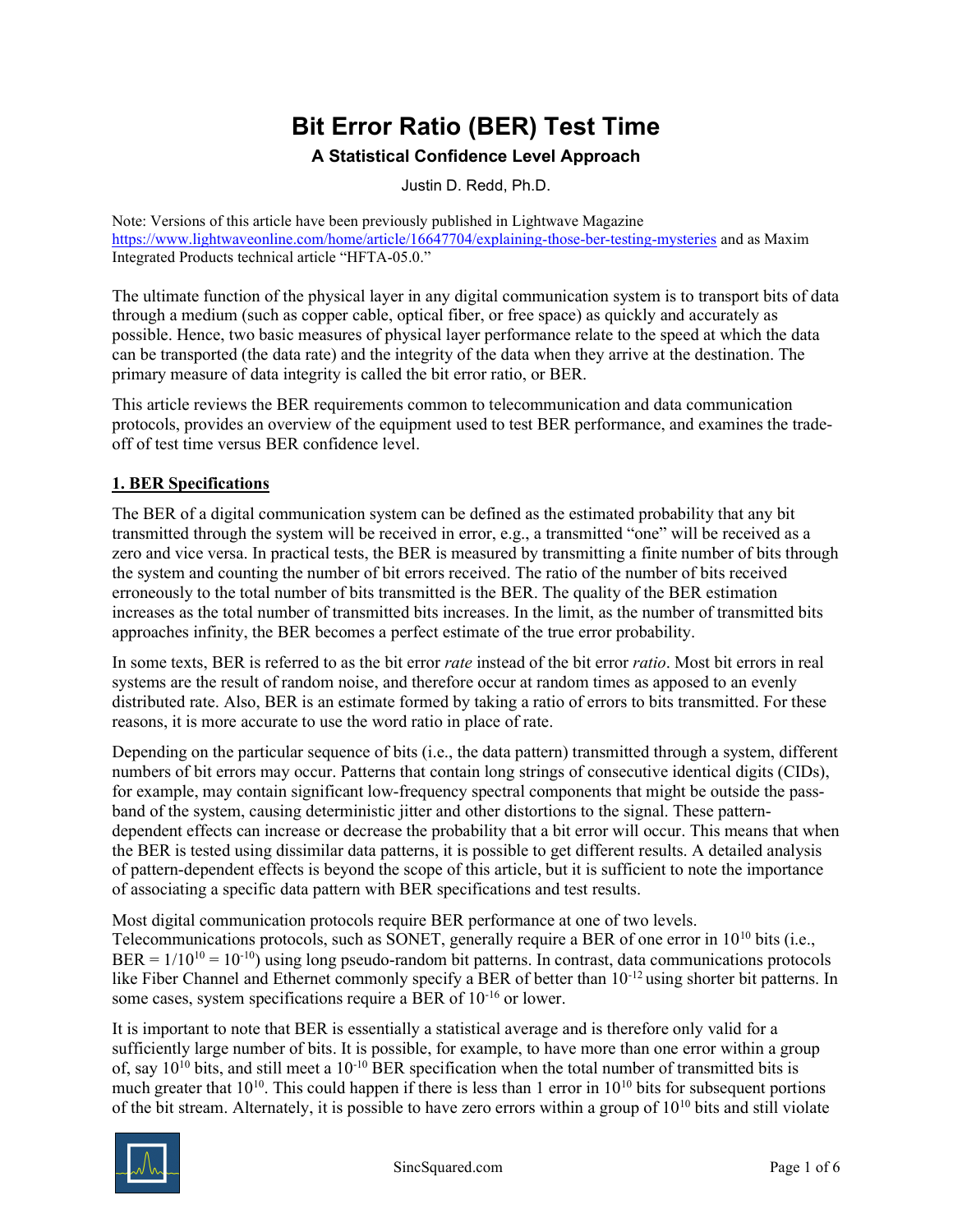a  $10^{-10}$  standard if there are more errors in subsequent portions of the bit stream. In light of these examples, it is clear that a system that specifies a BER better than  $10^{-10}$  must be tested by transmitting significantly more than  $10^{10}$  bits in order to get an accurate and repeatable measurement. A natural and common question is "How many bits do I need to transmit through the system in order to prove BER compliance?" The answer to this question is the subject of section 3.

### 2. Equipment and Procedures

The conventional method for BER testing utilizes a pattern generator and an error detector (figure 1). The pattern generator transmits the test pattern into the system under test. The error detector either independently generates the same test pattern or receives it from the pattern generator. The pattern generator also supplies a synchronizing clock signal to the error detector. The error detector performs a bit-for-bit comparison between the data received from the system under test and the data received from the pattern generator. Any differences between the two sets of data are counted as bit errors.



Figure 1. Test equipment set-up for BER test

As noted in the previous section, digital communication standards typically specify the data pattern to be used for BER testing. A test pattern is usually chosen that emulates the type of data that is expected to occur during normal operation, or, in some cases, a pattern may be chosen that is particularly stressful to the system for "worst-case" testing. Patterns intended to emulate random data are called pseudo-random bit sequences (PRBSs) and are based on standardized generation algorithms. PRBS patterns are classified by the length of the pattern and are generally referred to by such names as " $2^7$ -1" (pattern length = 127 bits) or " $2^{23}$ -1" (pattern length = 8,388,607). Other patterns emulate coded/scrambled data or stressful data sequences and are given names like "K28.5" (used by Fibre Channel and ethernet), etc. Commercially available pattern generators include standard built-in patterns as well as the capability to create custom patterns.

In order to accurately compare the bits received from the pattern generator to the bits received from the system under test, the error detector must be synchronized to both bit streams and it must compensate for the time delay through the system under test. A clock signal from the pattern generator provides synchronization for the bits received from the pattern generator. The error detector adds a variable time delay to the pattern generator clock to allow synchronization with bits from the system under test. As part of the pre-test system calibration, the variable time delay is adjusted to minimize bit errors.

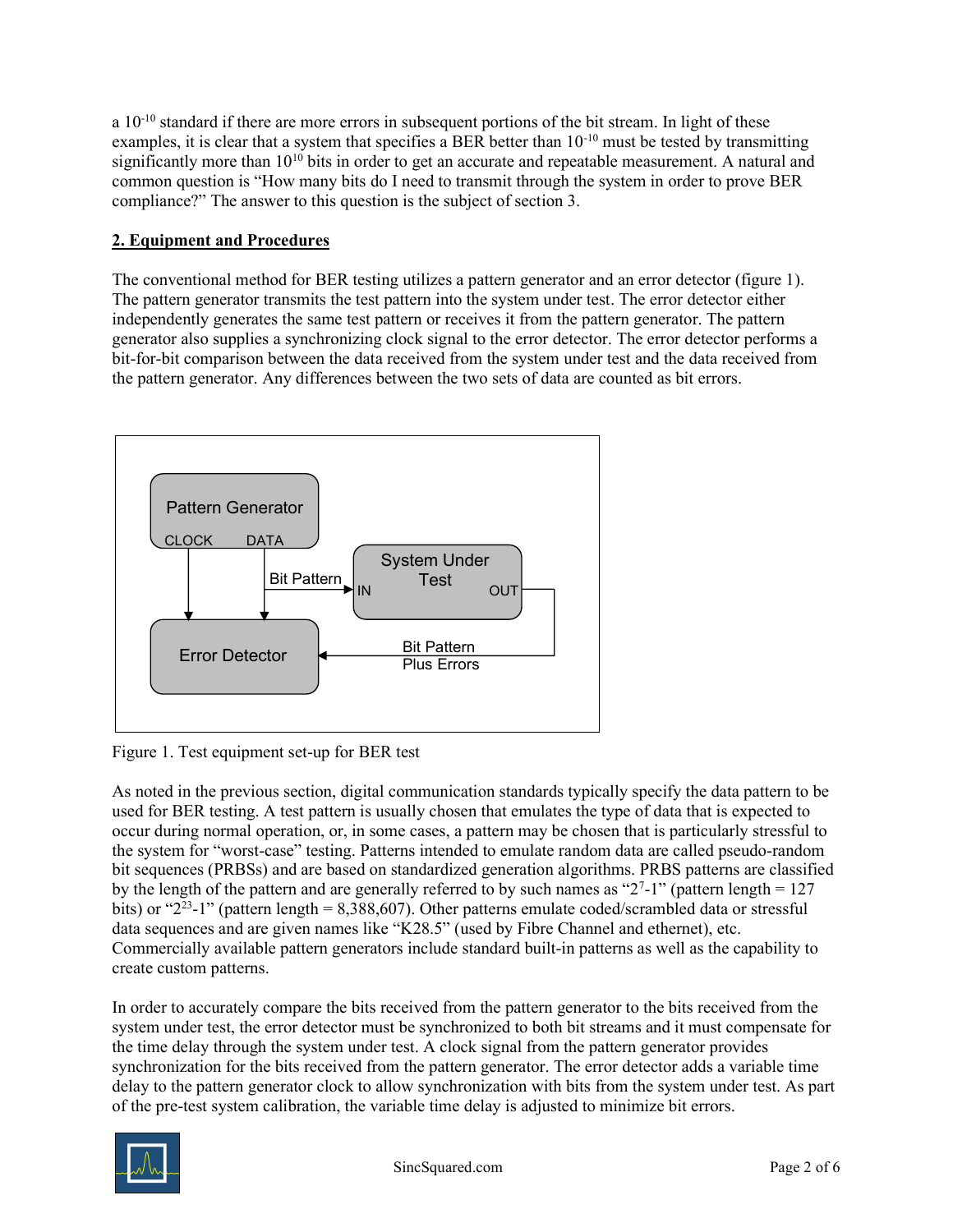#### 3. How Many Bits?

In a well designed system, BER performance is limited by random noise and/or random jitter. The result is that bit errors occur at random (unpredictable) times that can be bunched together or spread apart. Consequently, the number of errors that will occur over the lifetime of the system is a random variable that cannot be predicted exactly. The true answer to the question of how many bits must be transmitted through the system for a perfect BER test is therefore unbounded (essentially infinite).

Since practical BER testing requires finite test times, we must accept less than perfect estimation. As previously noted, the quality of the BER estimation increases as the total number of transmitted bits increases. The problem is how to quantify the increased quality of the estimate so that we can determine how many transmitted bits are sufficient for the desired estimate quality. This can be done using the concept of statistical confidence levels. In statistical terms, the BER confidence level can be defined as the probability, based on  $E$  detected errors out of  $N$  transmitted bits, that the "true" BER would be less than a specified ratio, R. (For purposes of this definition, true BER means the BER that would be measured if the number of transmitted bits was infinite.) Mathematically, this can be expressed as

$$
CL = PROB [BER_T < R] \text{ given } E \text{ and } N \tag{1}
$$

where CL represents the BER confidence level, PROB[] indicates "probability that," and  $BER<sub>T</sub>$  is the true BER. Since confidence level is, by definition, a probability, the range of possible values is 0 to 100%. Once the BER confidence level has been computed, we may say that we have CL percent confidence that the true BER is less than R. Another interpretation is that, if we were to repeatedly transmit the same number of bits,  $N$ , through the system and count the number of detected errors,  $E$ , each time we repeated the test, we would expect the resulting BER estimate,  $E/N$ , to be less than R for CL percent of the repeated tests.

As interesting as equation 1 is, what we really want to know is how to turn it around so that we can calculate how many bits need to be transmitted in order to calculate the BER confidence level. To do this we make use of statistical methods involving the binomial distribution function and Poisson theorem. Details of the calculations and derivations are beyond the scope of this article, but they can be found in reference [1]. The resulting equation is

$$
N = \frac{1}{BER} \left[ -\ln(1 - CL) + \ln\left(\sum_{k=0}^{E} \frac{(N \times BER)^k}{k!}\right) \right]
$$
 (2)

where  $E$  represents the total number of errors detected and  $\ln[\ ]$  is the natural logarithm. When there are no errors detected (i.e.,  $E = 0$ ) the second term in equation 2 is equal to zero and the solution to the equation is greatly simplified. When  $E$  is not zero, equation 2 can still be solved empirically (using a computer spreadsheet, for example).

As an example of how to use equation 2, let us assume that we want to determine how many bits must be transmitted error free through a system for a 95% confidence level that the true BER is less than  $10^{-10}$ . In this example  $E = 0$ , so the second term (the summation) is zero, and we only have to be concerned with CL and BER. The result is N = 1/BER x [-ln(1-0.95)]  $\approx 3/BER = 3 \times 10^{10}$ . This result illustrates a simple "rule of thumb," which is that the transmission of three times the reciprocal of the specified BER without an error gives a 95% confidence level that the system meets the BER specification. Similar calculations show that  $N = 2.3/BER$  for 90% confidence or 4.6/BER for 99% confidence if no errors are detected.

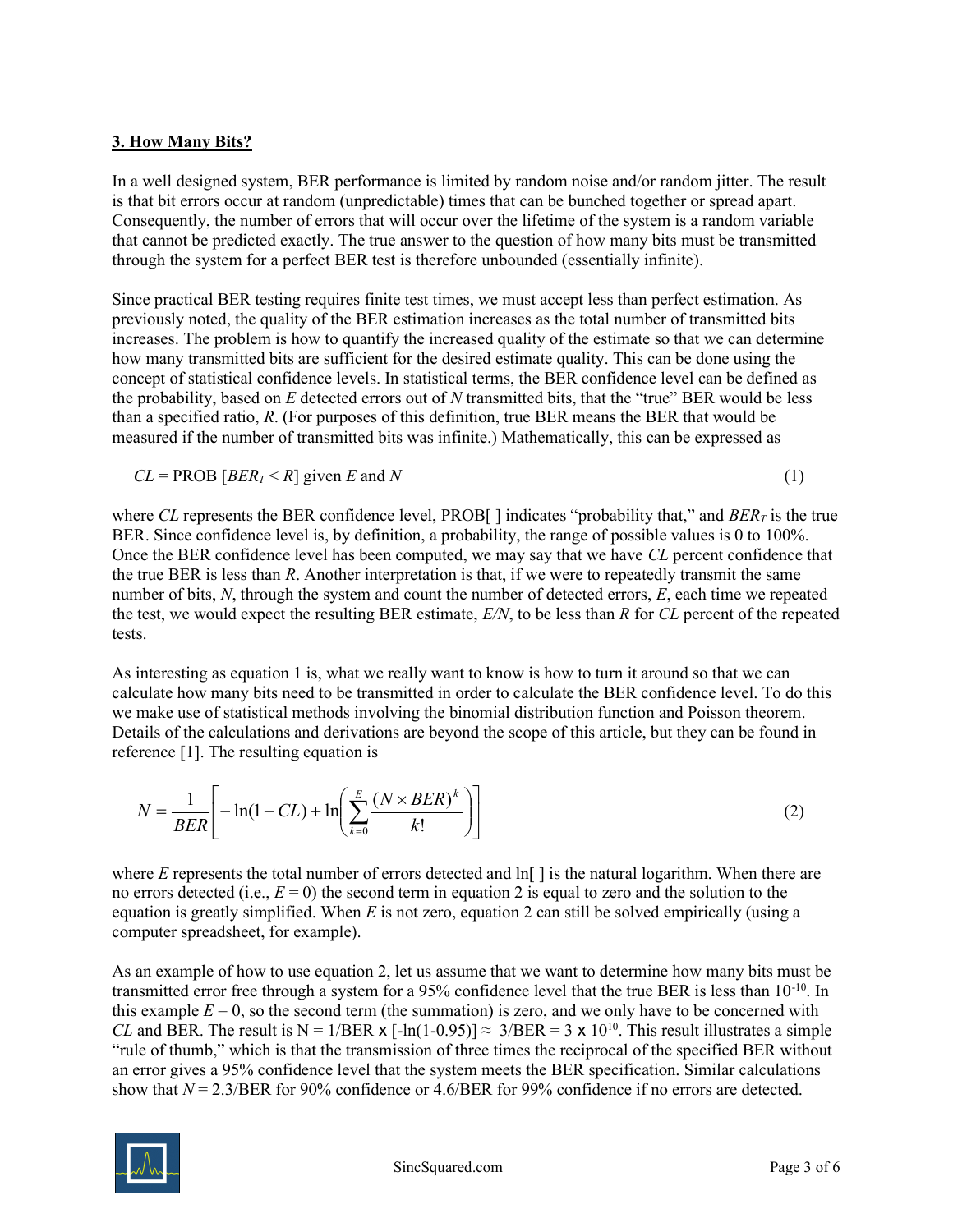Figure 2 illustrates the relationship between the number of bits that must be transmitted (normalized to the BER) versus confidence level for zero, one, and two bit errors. Results for commonly used confidence levels of 90%, 95%, and 99% are tabulated in Table 1. To use the graph of figure 2, select the desired confidence level and draw a vertical line up from that point on the horizontal axis until it intersects the curve for the number of errors detected during the test. From that intersection point, draw a horizontal line to the left until it intersects the vertical axis to determine the normalized number of bits that must be transmitted, N x BER. Divide this number by the specified BER to get the number of bits that must be transmitted for desired confidence level.



Figure 2. Transmitted bits (normalized to the BER) versus confidence level for 0, 1, and 2 bit errors

|               | N x BER    |            |            |
|---------------|------------|------------|------------|
| <b>Errors</b> | $CL = 90%$ | $CL = 95%$ | $CL = 99%$ |
|               | 2.30       | 3.00       | 4.61       |
|               | 3.89       | 4 74       | 6.64       |
|               | 5.32       | 6.30       | 8.40       |

| TABLE 1: N $\times$ BER for confidence levels of 90%, 95%, and 99% |  |
|--------------------------------------------------------------------|--|
|--------------------------------------------------------------------|--|

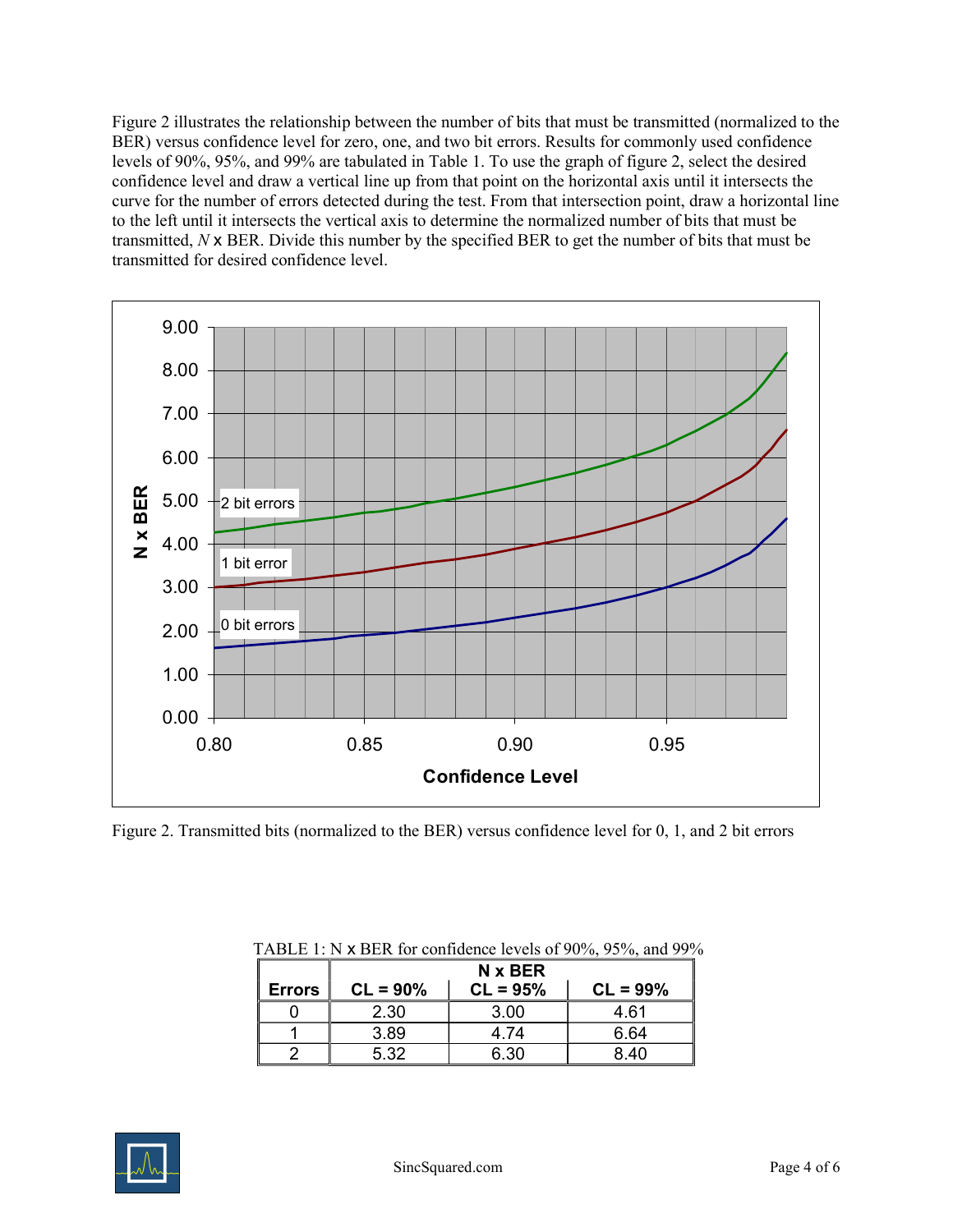#### 4. Reducing Test Time

Tests that require a high confidence level and/or low BER may take a long time, especially for low data rate systems. Consider a 99% confidence level test for a BER of 10-12 on a 622Mbps system. From Table 1, the required number of bits is 4.61 x  $10^{12}$  for zero errors. At 622Mbps, the test time would be 4.6 x  $10^{12}$ bits/622  $\times$  10<sup>6</sup> bits/sec = 7,411 sec, which is slightly more than two hours. Two hours is generally too long for a practical test, but what can be done to reduce the test time?

One common method of shortening test time involves intentional reduction of the signal-to-noise (SNR) of the system by a known quantity during testing. This results in more bit errors and a quicker measurement of the resulting degraded BER (see reference [2]). If we know the relationship between SNR and BER, then the degraded BER results can be extrapolated to estimate the BER of interest. Implementation of this method is based on the assumption that thermal (Gaussian) noise at the input to the receiver is the dominant cause of bit errors in the system.

The relationship between the SNR and BER can be derived using Gaussian statistics and is documented in many communications text books [3]. While there is no known closed-form solution to the SNR-BER relationship, results can be obtained through numerical integration. One convenient method to compute this relationship is to use the Microsoft Excel<sup>TM</sup> standard normal distribution function, NORMSDIST[ ]. Using this function, the relationship between SNR and BER can be computed as:

 $BER = 1 - NORMSDIST(SNR/2)$  (3)



Figure 3 is a graphical representation of this relationship.

Figure 3. The relationship between BER and SNR